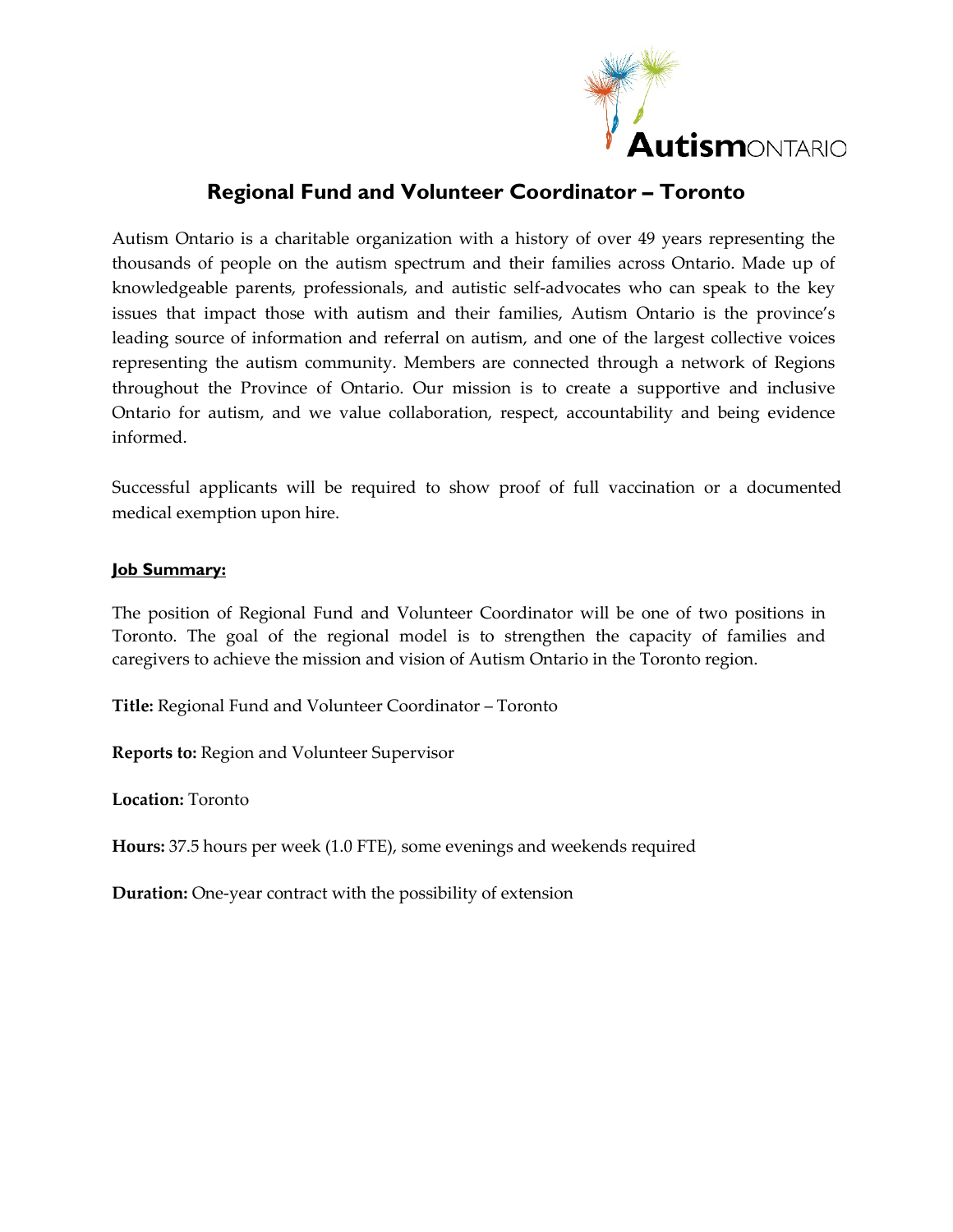## **Key Responsibilities:**

## **Fundraising**

- Develop and write various funding applications, grants and proposals to support the necessary funding levels and programs of the region, adhering to organizational guidelines and policies
- Provide leadership in generating financial resources to sustain the region
- Coordinate fundraising efforts from existing and new sources
- Assess viability of third-party events, where applicable, with volunteers and support as needed.
- Foster and maintain a positive relationship with event sponsors and funders (e.g., thank-you letters, funding reports, etc.)
- Implement stewardship and recognition strategies for the region
- Facilitate networking and development of community alliances/partnerships
- Prepare deposits and related forms and submit copies to provincial office, and remit necessary documentation to Provincial Office in order to adhere to charitable laws
- Develop an annual fundraising plan with targets, events, etc., and clear timelines and planned deliverables
- Work closely and collaboratively with Community Events and Resources Manager and Provincial Office Fund Development Manager on regional fundraising plan
- Communicate and work with the Service Navigation Staff around regional needs for grant writing purposes

## **Volunteer Support**

- Coordinate with volunteers to have representation of the region at fundraising events, funders meetings, donor cheque presentations, and other meetings and community events where applicable
- Navigate and manage various interpersonal situations between volunteers
- Support program staff with campaign fundraising, mailing lists and assembling packages
- Ensure policies and procedures are being adhered to which guide volunteer involvement and reflect the overall values of the organization
- Find a place for all volunteers to shine, and to feel mobilized and empowered
- Work closely with Regional Program and Volunteer Coordinator on regional pilot initiatives

## **Administration**

- Serve as first point of contact for questions from volunteers in the region
- Act as a system administrator for relevant online platforms
- Perform other general administrative duties, including maintaining files, purchasing supplies, mail distribution and maintaining office machines
- Keep an up-to-date list of donors and grants in the region
- Manage financial paperwork
- Follow budgets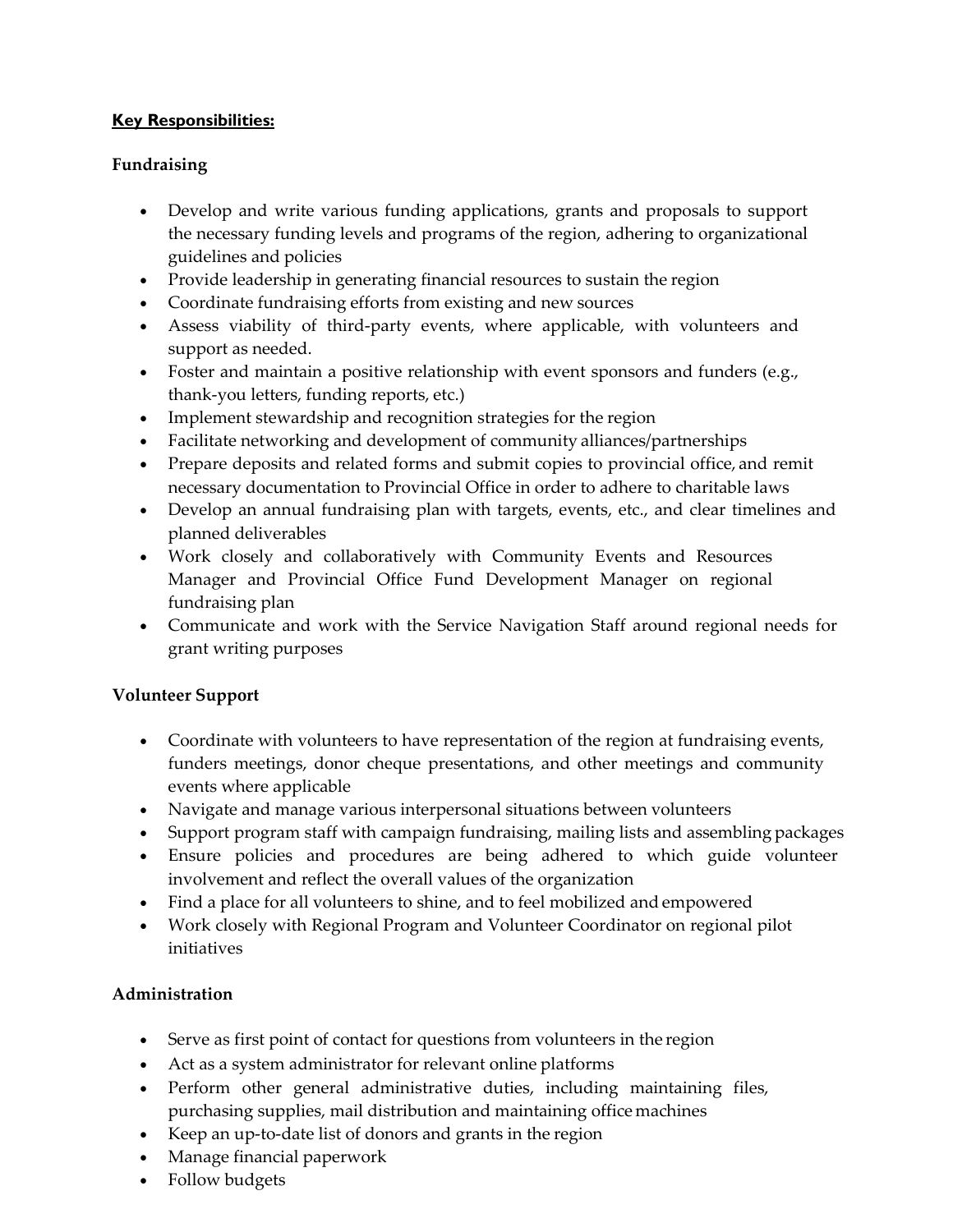### **Competencies**

- Working knowledge of ASD
- Strategic and positive thinking
- Strong planning skills and an ability to work independently
- Proactivity in effective communications and conflict management skills
- Flexibility, comfort with change and ability to support others through change management
- Knowledge and understanding of the local service providers and the granting agencies within the East region

### **Qualifications**

- A degree/diploma in a related field with a minimum of 3 years of relevant experience
- Demonstrated fund development and experience writing grant proposals and reports
- Experience organizing and working with volunteers in a non-profit setting
- Experience in financial management and budget oversight
- Availability to work evenings and weekends as required
- Ability and means to travel for meetings; a valid driver's licence is required
- Lives within the Toronto region.
- Bilingualism (French/English) considered an asset

*Interested candidates should submit a resume and cover letter to [hr@autismontario.com](mailto:hr@autismontario.com) stating: "Regional Fund and Volunteer Coordinator-Toronto" in the subject line. Position is open until filled. We thank everyone for their interest in this position; however, only those candidates invited to interview with us will be contacted.*

*Autism Ontario is an equal opportunity employer committed to maximizing the diversity of our organization, and actively encourages individuals on the autism spectrum and from all equity seeking groups to apply. We are pleased to consider all qualified applicants for employment without regard to race, colour, religion, sex, sexual orientation, gender identity, national origin, age, disability, protected veterans status or any other legally protected factors.*

*Autism Ontario is committed to providing a barrier-free work environment in concert with the Accessibility for Ontarians with Disabilities Act and the Ontario Human Rights Code. As such, Autism Ontario will make accommodations available to applicants with disabilities upon request during the hiring process.*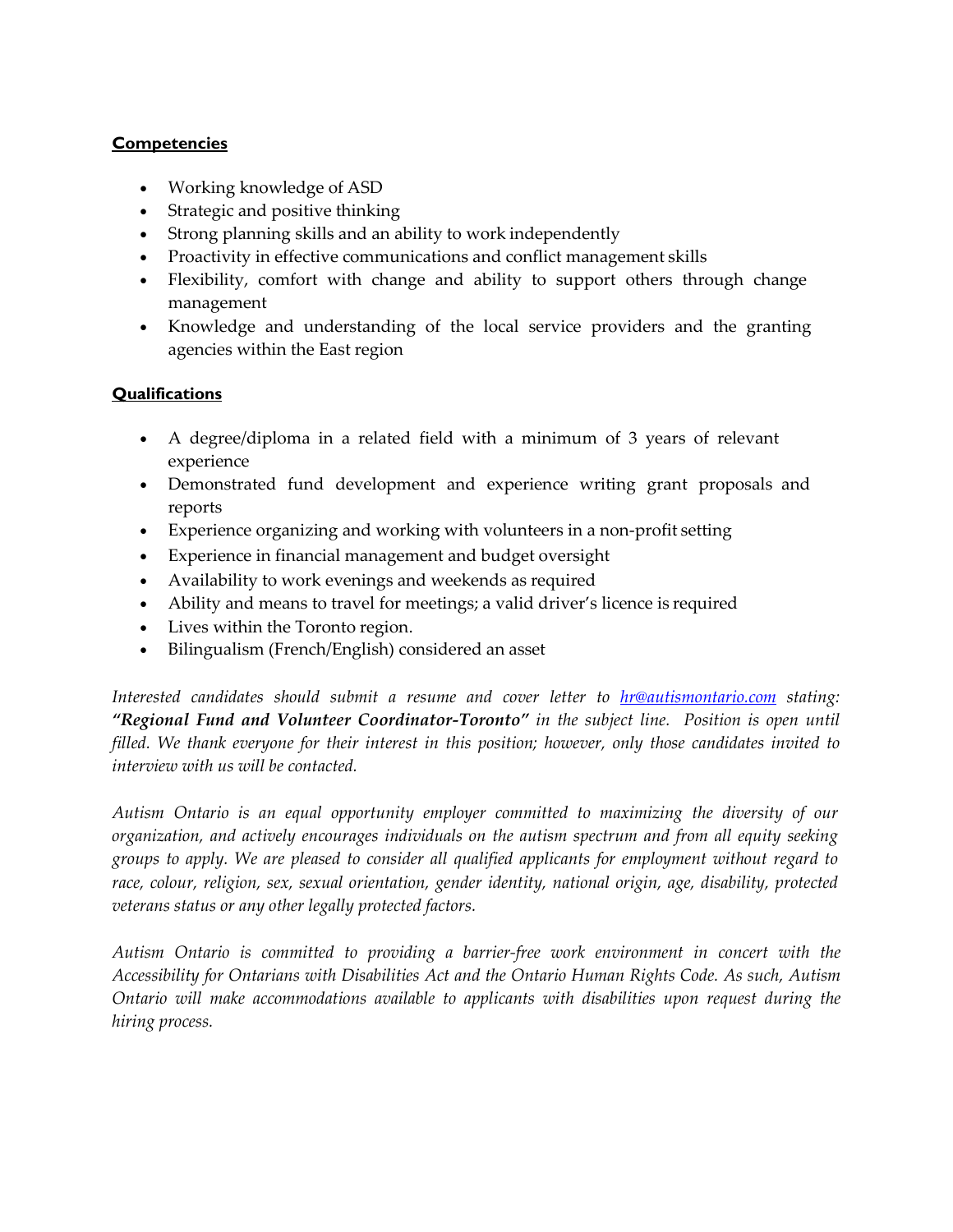

## **Coordonnateur régional du financement et des bénévoles – Toronto**

Autisme Ontario est une organisation de bienfaisance qui, depuis 49 ans, représente les milliers de personnes et leurs familles qui sont confrontées au trouble du spectre de l'autisme en Ontario. Notre organisation compte dans ses rangs des parents, des professionnels et des défenseurs des droits de personnes autistes, qui sont bien informés et en mesure d'aborder les principales questions qui ont une incidence sur les personnes autistes et leurs familles. Autisme Ontario est la source principale d'information et de référence sur l'autisme et elle constitue une des plus importantes voix collectives au service de la communauté autiste. Les membres sont branchés grâce à un modèle régional à travers la province de l'Ontario. Notre mission consiste à bâtir un Ontario plus solidaire et inclusif pour les personnes autistes, et nous accordons une grande importance à la collaboration, aux actions de responsabilisation, au respect, et à l'usage d'informations éclairées par des preuves.

Les candidats retenus devront présenter une preuve de vaccination complète ou un document d'exemption médicale au moment de leur embauche.

#### **Résumé des fonctions**

Le poste de coordonnateur régional du financement et des bénévoles – Toronto sera l'un des deux postes à Toronto. Le modèle régional a pour but de mieux habiliter les familles et les aidants à concrétiser la mission et la vision d'Autisme Ontario dans la région de Toronto.

**Titre :** Coordonnateur régional du financement et des bénévoles – Toronto

**Supérieur immédiat :** Superviseur des sections locales et des bénévoles

**Lieu de travail :** Toronto

**Heures :** 37,5 heures par semaine (1,0 ETP), avec nécessité de travailler occasionnellement en soirée et durant la fin de semaine

**Durée :** Contrat d'un an, avec possibilité de prolongation

## **Responsabilités principales :**

**Levée de fonds**

- Concevoir et rédiger diverses demandes et propositions de financement et de subventions afin d'atteindre les niveaux de financement nécessaires et de soutenir les programmes de la région, en respectant les directives et politiques organisationnelles.
- Faire preuve de leadership dans l'obtention des ressources financières dont a besoin la région.
- Coordonner les efforts de levée de fonds auprès des sources existantes et des nouvelles sources.
- Évaluer la viabilité des activités organisées par des tiers, lorsqu'il y a lieu,au besoin en leur accordant un soutien et l'aide de bénévoles.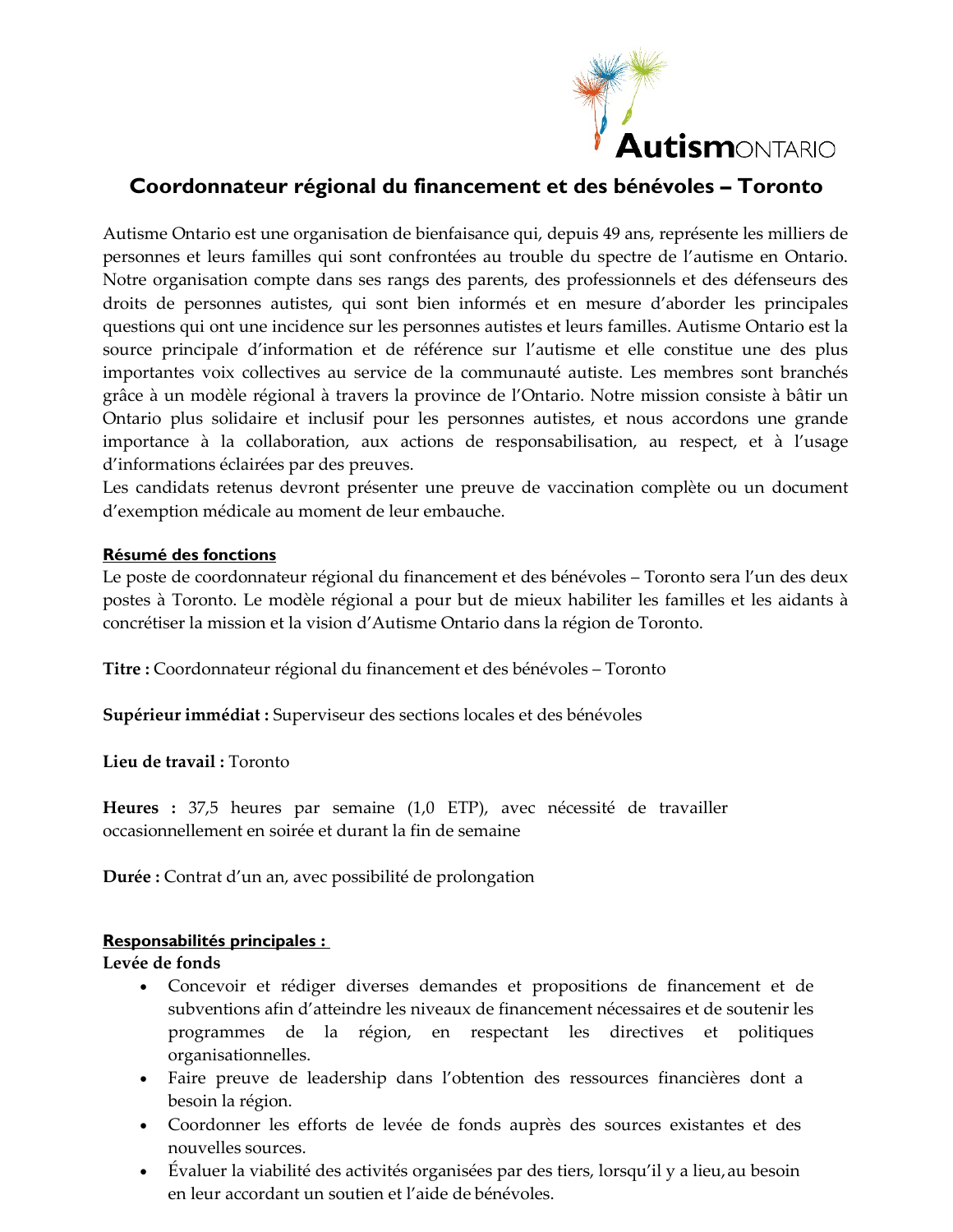- Encourager et maintenir une relation positive avec les commanditaires et les bailleurs de fonds des activités (par exemple avec des lettres de remerciement ou des rapports de financement).
- Mettre en œuvre des stratégies d'intendance et de reconnaissance pour la région.
- Faciliter le réseautage et la conclusion d'alliances/de partenariats communautaires.
- Préparer les dépôts et les formulaires qui s'y rattachent, en acheminer des copies au bureau provincial et remettre à ce dernier la documentation prévue par les lois sur les organismes de bienfaisance.
- Élaborer un plan annuel de levée de fonds, comprenant des objectifs, des activités, etc., et assorti d'échéanciers et de livrables clairs.
- Travailler en étroite collaboration avec le gestionnaire des événements et des ressources communautaires et le gestionnaire du développement de fonds du bureau provincial, au sujet du plan régional de levée de fonds.
- Communiquer et travailler avec le personnel des services de navigation au sujet des besoins régionaux, en vue de la rédaction des demandes de subventions.

## **Soutien aux bénévoles**

- Travailler en coordination avec les bénévoles pour assurer une représentation de la région aux activités de levée de fonds, aux rencontres des bailleurs de fonds, aux présentations de chèques des donateurs et aux autres réunions et activités communautaires, lorsqu'il y a lieu.
- Gérer divers problèmes de relations interpersonnelles entre les bénévoles.
- Appuyer le personnel des programmes au sujet de la campagne de collecte de fonds, des listes de diffusion et de l'assemblage des trousses.
- Voir au respect de politiques et de procédures qui guident la participation des bénévoles et reflètent les valeurs générales de l'organisation.
- Donner à tous les bénévoles l'occasion de briller et de se sentir mobilisés et responsabilisés.
- Collaborer étroitement avec le coordonnateur régional des programmes et des bénévoles en ce qui concerne les initiatives pilotes régionales.

## **Administration**

- Servir de premier point de contact pour les questions émanant des bénévoles de la région.
- Être l'administrateur de système pour les plateformes en ligne pertinentes.
- S'acquitter d'autres tâches administratives générales, par exemple tenir des dossiers, acheter des fournitures, distribuer le courrier et entretenir l'équipement de bureau.
- Tenir à jour une liste des donateurs et des subventions dans la région.
- Tenir la documentation financière.
- Respecter les budgets

## **Compétences requises**

- Connaissance pratique des troubles du spectre de l'autisme.
- Pensée stratégique et positive.
- Solides compétences en planification et capacité de travailler en autonomie.